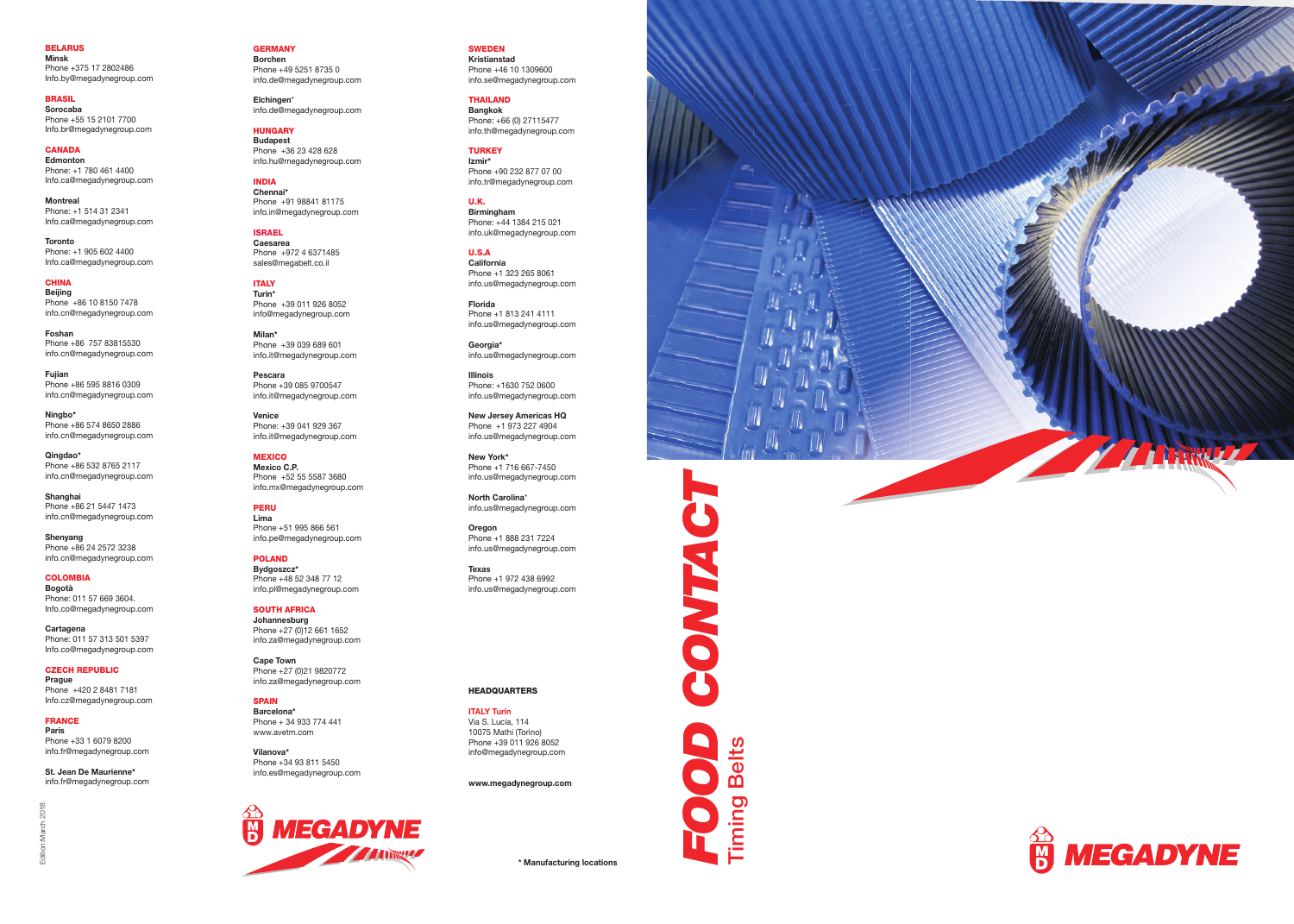## MEGALINEAR FC

MEGALINEAR FC is a new range of belts of the MEGALINEAR family. Specifically introduced for the food processing industry. MEGALINEAR FC is manufactured with food contact approved materials, according to European regulations EU 1935/2004, EU 10/2011 and EU 174/2015. Manufactured in T5/T10 pitch without nose gap between the teeth and available with a variety of backing profiles, for all kinds of conveying and processing applications. These advanced FDA synchronous belts, have excellent resistance to chemicals and corrosion, certified for wet and dry food contact. Their use is particularly prevalent in a variety of applications in food processing and packaging. The homogenous belt design ensures a significantly greater service life, with a high level of hygienic integrity.

- No risk of slippage, even in greasy and humid environment
- Zero risk of fraying and detaching of back profile
- Used even at the smallest bending diameter, with small drive pulleys
- Standard compound: dark blue Polyurethane thermoplastic 85 ShA
- Standard cords: S and Z torsion Kevlar

Working temperature -25°C/+80°C





TRANSVERSAL RIBBED SURFACE Total Thickness : 4,0 +/- 0,3 mm Height of the profile: 1,25 mm Standard roll length: 50 m

NOPPEN OVAL SURFACE Total Thickness : 5,2 +/- 0,3 mm Height of the profile: 2,1mm Standard roll length: 50 m

TRANSVERSAL RIBBED SURFACE Total Thickness : 6,05 +/- 0,3 mm Height of the profile: 1,25 mm Standard roll length: 50 m

NOPPEN OVAL SURFACE Total Thickness : 7,7 +/- 0,3 mm Height of the profile: 2,1 mm Standard roll length: 50 m

ROOF SURFACE Total Thickness: 6,2 +/-0,3 mm Height of the profile: 1,7 mm Standard roll length: 50 m